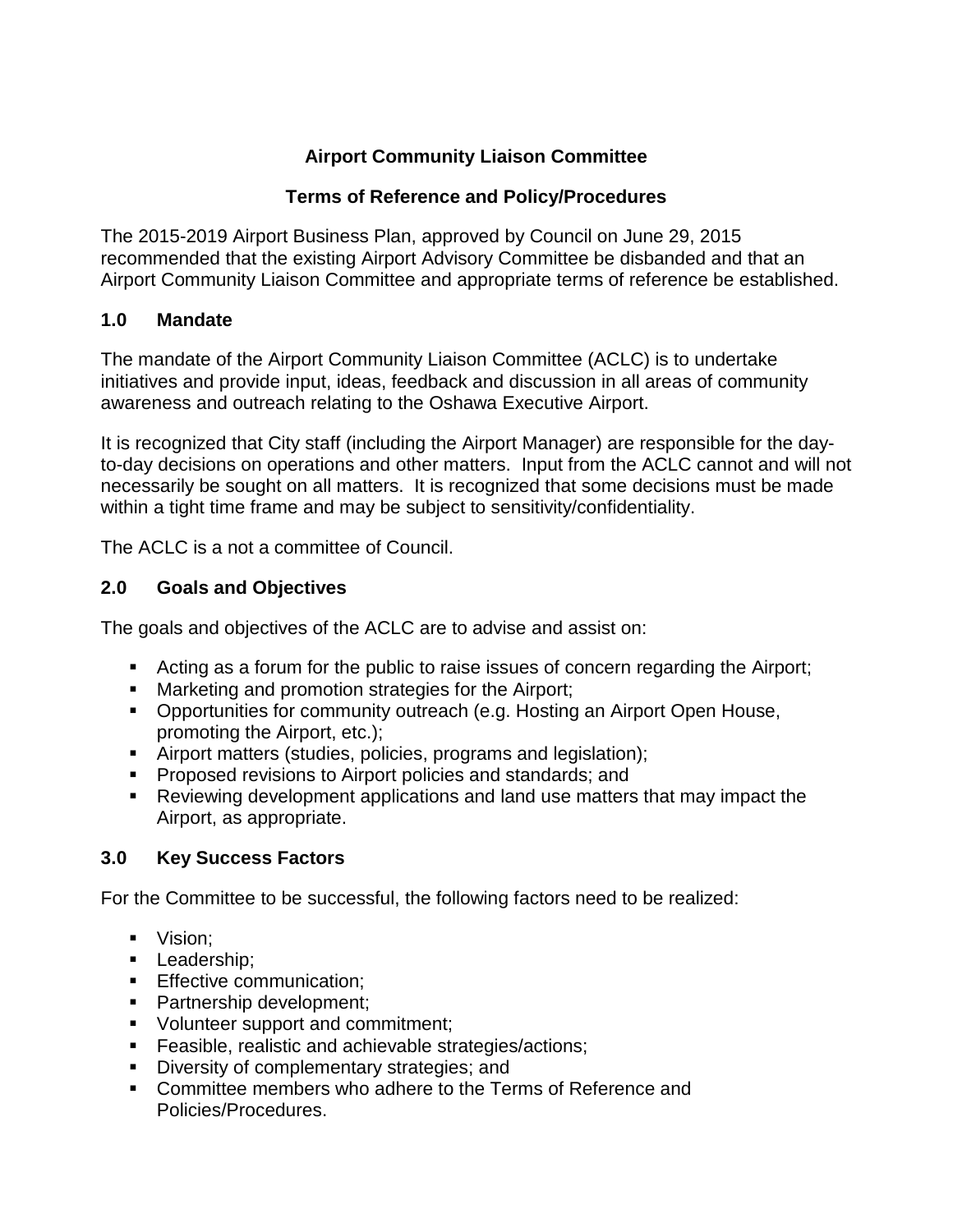## **4.0 Membership**

The membership of the ACLC will consist of six (6) citizens appointed by City Council to be comprised of three (3) representatives from the community and three (3) representatives of airport business and user groups.

A representative from the Region of Durham Economic Development and Tourism Division will be invited to participate on the ACLC. The Director of Economic Development Services and the Airport Manager, or their designates will attend all meetings. The representatives mentioned in this paragraph do not have a vote on the Committee.

## **5.0 Member Qualifications**

Members will be appointed on the basis of experience, interest and availability to attend meetings. Community members will reside either adjacent to the airport or along any of its flight paths and will have no present or past affiliation with the airport as a user, employee or business relation or affiliation that may be deemed as impeding impartial judgement when representing the community.

## **6.0 Frequency of Meetings**

There will be a minimum of five (5) meetings per year or as needed. Sub-committees, if formed, may meet as frequently as required.

## **7.0 Elections and Term of Office**

The Chair and Vice-Chair shall be elected to a one (1) year term in January of each year. The Chair may be re-elected for three (3) consecutive years, or a total of four (4) years.

If the Chair and/or Vice-Chair have reached their term limit for holding the office and no other committee member wishes to stand for election to either office, the ACLC may extend the election term limit for one year if they are willing to be re-elected.

Members shall be appointed for the term of Council. They may be re-appointed upon application for a total of two (2) consecutive terms for a total of eight (8) years and may reapply after an absence of one (1) year.

### **8.0 Attendance Management**

After two consecutive absences by any ACLC member at regularly scheduled meetings, staff will contact the absent member to determine if they plan to attend the next regularly scheduled meeting, noting any reasonable or compassionate circumstances which would prevent their attendance.

If no reasonable or compassionate response is provided, staff will inform the absent member that if they are absent from the next regularly scheduled meeting (the third meeting), the ACLC may declare their seat vacant and recommend to Council the removal of the member.

Should any vacancy occur, the City Clerk will initiate the committee recruitment and selection process, as appropriate.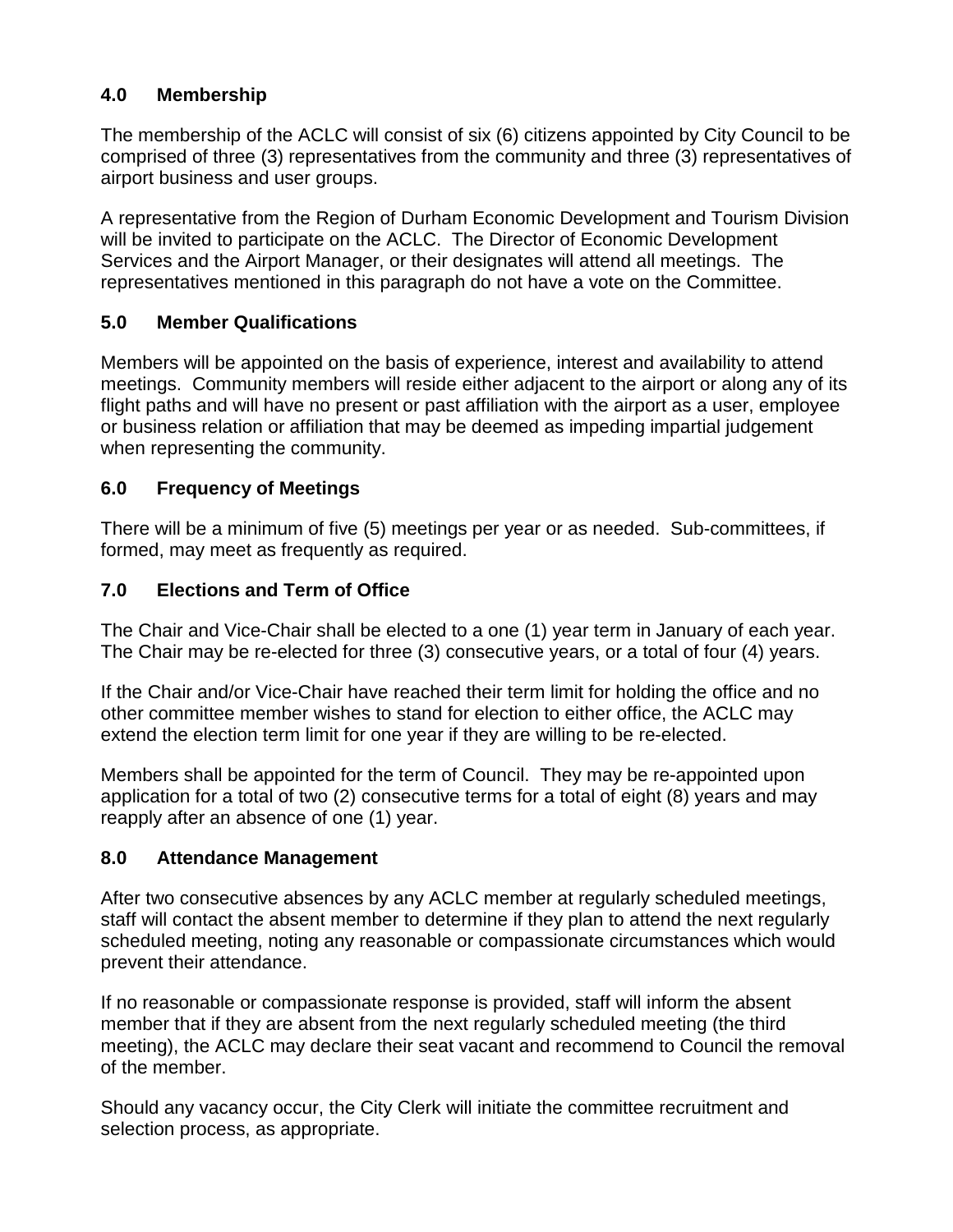## **9.0 Duties and Conduct**

Members of the ACLC may consult with community stakeholders or engage in activities that put them in direct contact with citizens and various organizations. ACLC members shall reflect a professional and courteous manner when interacting with the public.

### **9.1. Chairs and Vice-Chairs**

(a) The ACLC Chair is expected to:

- **Preside over all committee meetings and be responsible for the overall** administration of the affairs of the ACLC;
- **Prepare agendas for meetings with staff assistance;**
- **Facilitate the meeting and follow the Terms of Reference and** Policy/Procedures;
- Participate as an active and voting member, encouraging active participation by all ACLC members;
- Call on the Vice-Chair to fill his/her place as Chair in order to take part in debate, until he/she resumes the Chair. Chairs are permitted to provide brief comments during discussion;
- Undertake any necessary work, including special projects and research, between meetings;
- Be the point of contact with Council with respect to ACLC matters;
- **Lead the preparation of the annual work plan; and**
- Recognize workload limitations of the ACLC.

(b) The ACLC Vice-Chair is expected to:

 Assume the duties of the Chair (see above) if the Chair is not present within the first ten (10) minutes of an ACLC meeting.

# **9.2. ACLC members are expected to:**

- Attend all scheduled and special ACLC meetings, sending regrets otherwise;
- Understand their role and expectations;
- Follow the agenda and stay focused on the topic at hand;
- **Understand and follow the mandate of the ACLC:**
- Understand and respect the role and expectations of all participants;
- **If the Chair and Vice-Chair are not present within the first ten (10) minutes of the** meeting, the members present shall appoint another member as Acting Chair, who will preside for the duration of the meeting;
- **Participate as an active and voting member, asking questions and seeking** clarification through the Chair;
- **Undertake work necessary to implement the work plan;**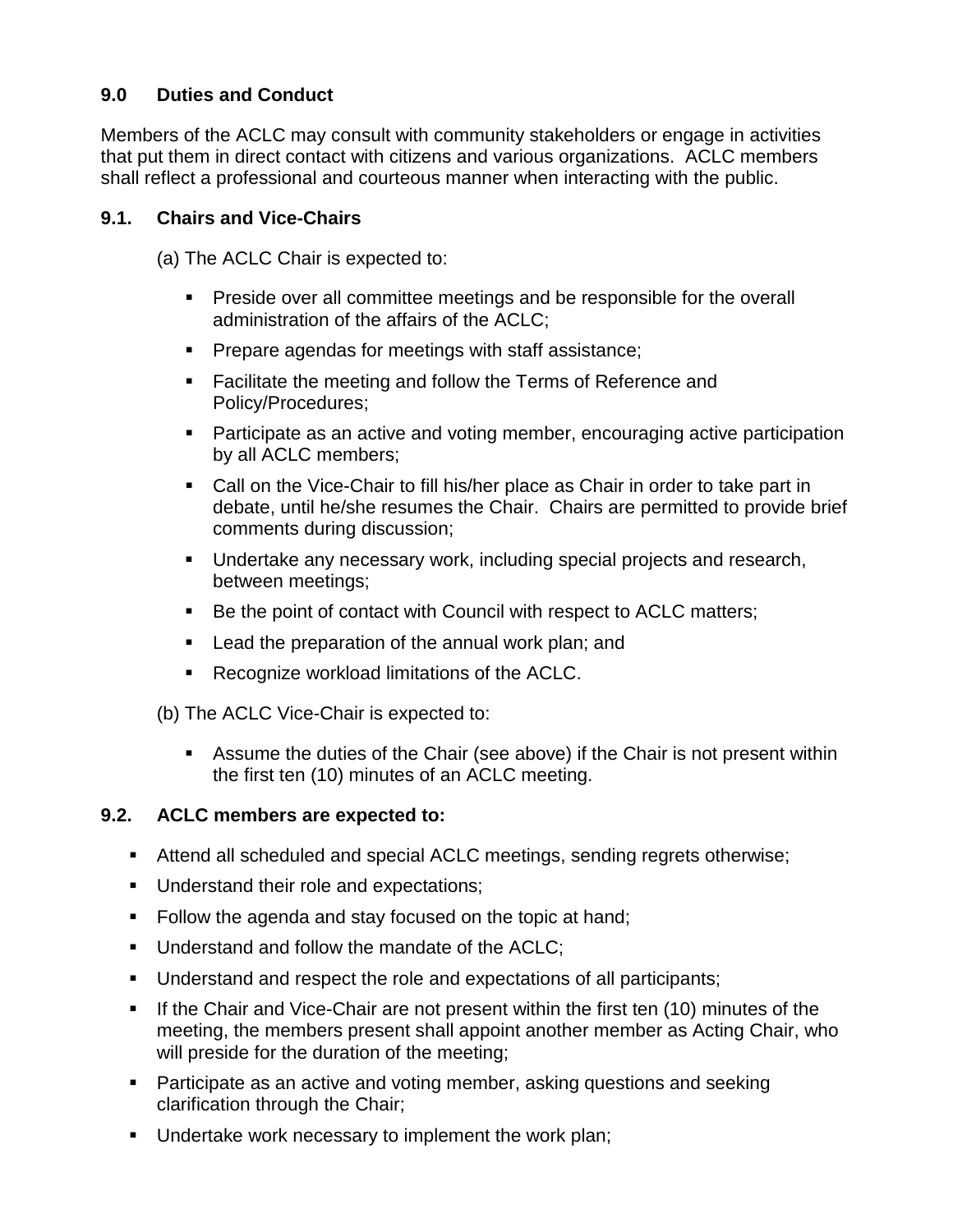- Develop and maintain a climate where mutual support, trust, respect, courtesy, teamwork, creativity and sense of humour are valued;
- Maintain a high degree of professionalism;
- Respect the individual worth and dignity of other members and, at all times, work together to achieve a common vision for the community, utilizing the diverse knowledge, expertise and talents of all members to optimal advantage;
- Challenge ideas and not people, creating a climate where it is okay to disagree;
- Communicate directly, concisely and honestly, listening without interruption, and be open-minded, allowing a variety of opinions to be heard;
- Work effectively with staff to provide excellent service to residents and customers, recognizing the professional obligations of staff as an employee of the City of Oshawa and not intervening in administrative practices;
- Refrain from criticizing individual members of staff in a way that casts aspersions on their professional competency and credibility;
- Respect that resolutions made shall reflect the majority view of the ACLC;
- Defer to the Airport Manager as spokesperson as per Section 13.0 of this document; and
- Comply with all applicable law respecting confidential information including personal information.

## **9.3. Staff**

Staff have three (3) key functions with regard to the ACLC: Secretariat role, policy advice role and supporting staff role. Staff will prepare the agendas in consultation with the Committee Chair and distribute to ACLC members.

Staff will take minutes of all meetings for approval at the following meeting.

### **10.0 Operating Procedures**

### **10.1. Quorum**

Quorum shall be a simple majority of the total ACLC members, including any vacancies. Non-quorum meetings will be permitted, however no decisions or votes can occur.

### **10.2. Conduct of Business**

The following applies to the ACLC:

- (a) The business of each meeting shall be taken up in the order in which it stands on the agenda, unless otherwise decided by the committee.
- (b) Decisions of the committee shall be made by resolution. A simple majority vote of the committee members present shall be followed.
- (c) The Chair presides over the conduct of the meeting, including the preservation of good order and decorum, and deciding all questions relating to the orderly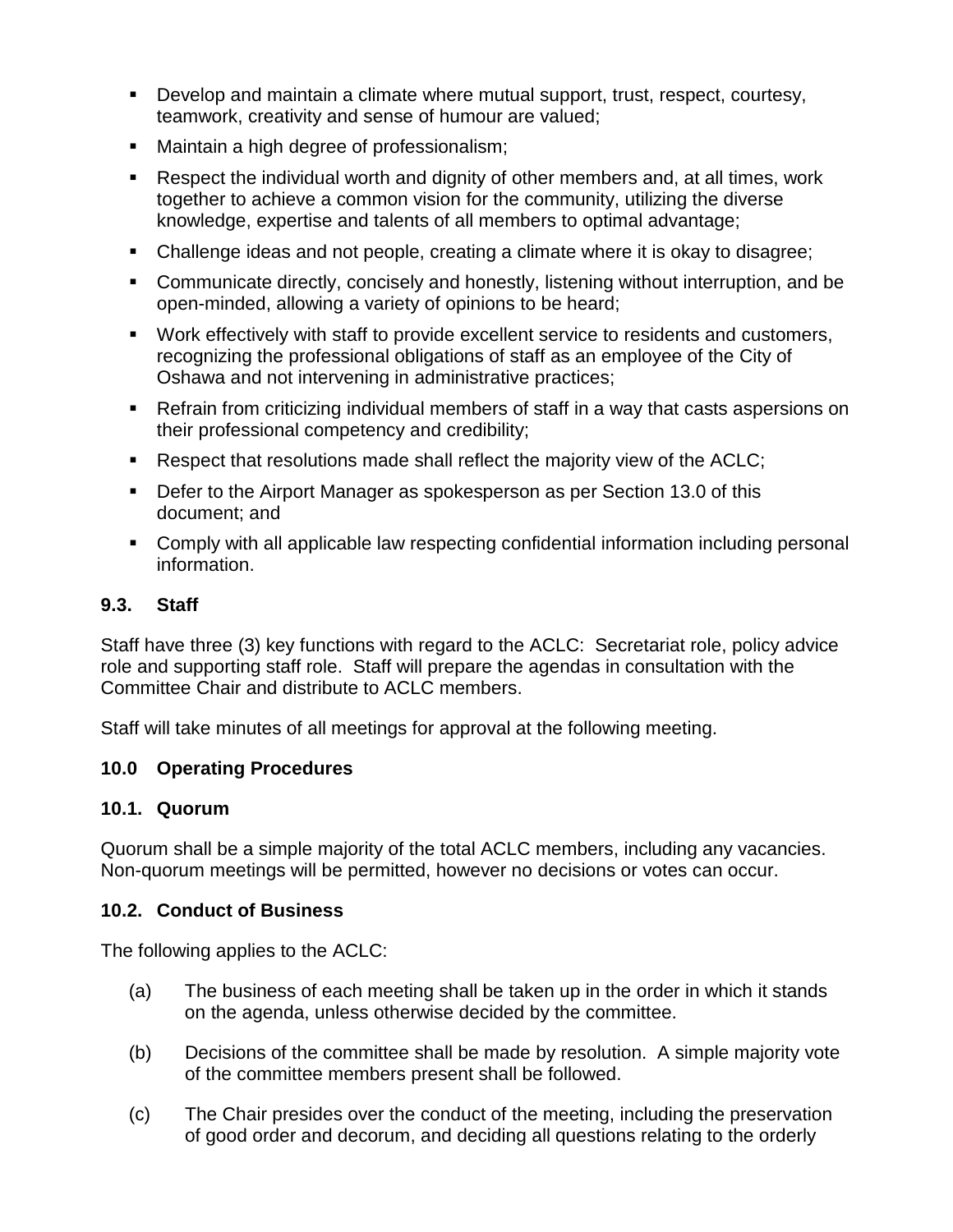procedure of the meetings, subject to an appeal by any member of the committee from any ruling of the Chair.

- (d) If the Chair desires to leave the Chair for the purpose of taking part in the debate or otherwise, he/she shall call on the Vice-Chair to fill his/her place until he/she resumes the Chair.
- (e) A member will not:
	- Speak disrespectfully to or about another committee member or staff;
	- Use offensive words or language during meetings;
- (f) Motions do not require to be seconded.
- (g) Motions cannot be contrary to Council's stated position.

### **11.0 Reports and Minutes**

Minutes will briefly outline the substance of each of the items listed on the agenda, including actions taken and recommendations. Minutes will be approved by the committee at the next meeting.

Reports from the Airport Manager will follow a standard format.

### **12.0 Financial**

### **12.1. Budget**

The fiscal year of the ACLC shall be the calendar year. Any requirement for funds to deliver projects identified in the work plan will be included in the Airport Operating Budget and is subject to approval of the budget by Council.

The Airport Manager will track the expenses of the ACLC and provide the committee with an accounting twice per year.

#### **12.2. Fundraising Activities**

The ACLC may raise additional funds to support initiatives in the work plan if needed. All monies will flow through the Airport operating account.

### **12.3. Member Remuneration**

Citizen members of the ACLC are volunteers and will serve without remuneration.

### **13.0 Media and Communications**

All media contact shall be made through the Airport Manager.

The actions and recommendations of the ACLC are subject to the policies and administrative practices of the City, including provisions pertaining to the use of the corporate logo(s), letterhead, website, information pamphlets, media advertisements and the like.